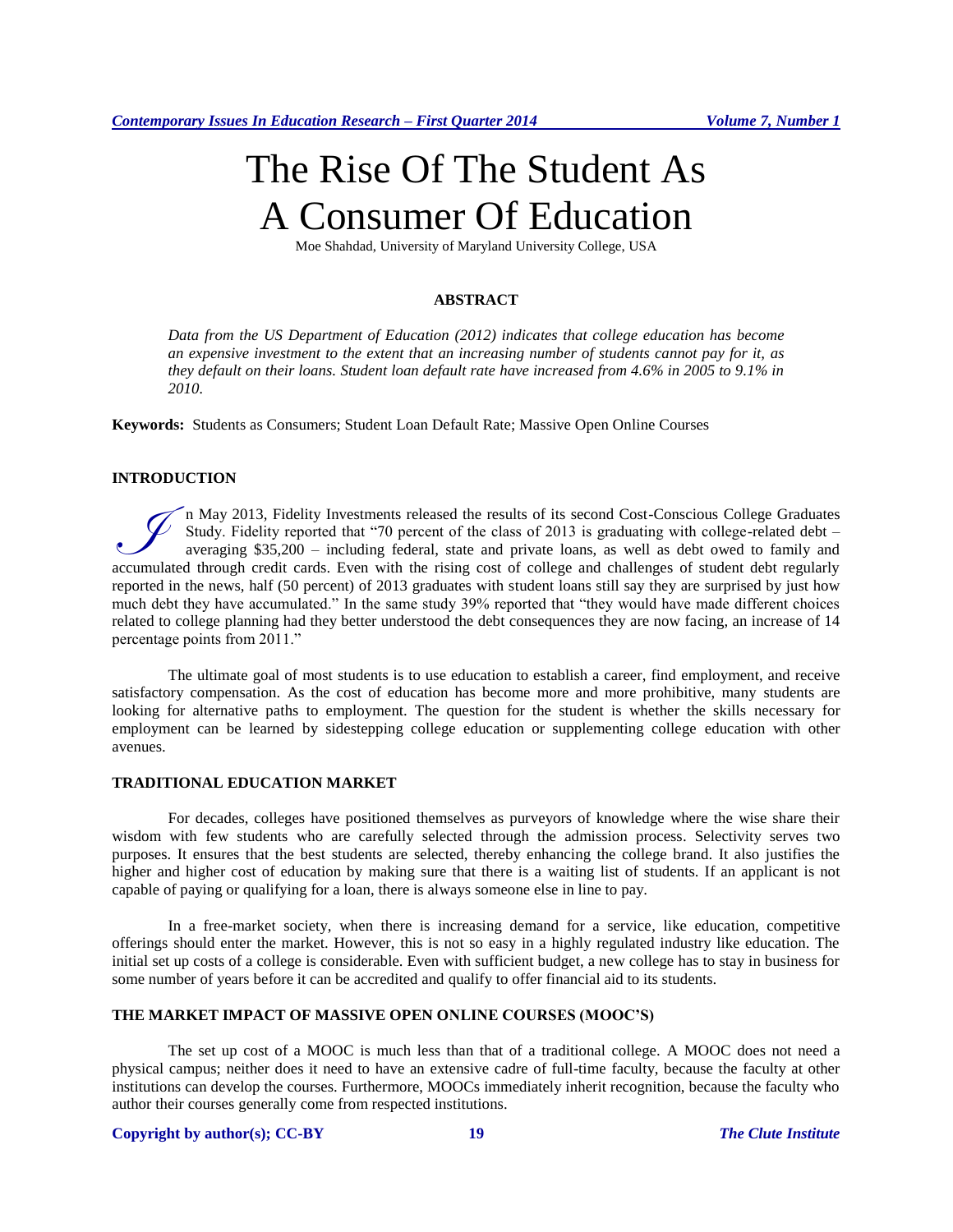# *Contemporary Issues In Education Research – First Quarter 2014 Volume 7, Number 1*

Recently, Georgia Tech (2013) introduced an accredited master's degree in computer science at a cost of \$7,000. This is about one-third to one-half of the cost of the same degree through some of the least expensive public universities. Ry Rivard of Inside Higher Ed (2013), quoted the dean of computing at Georgia Tech as saying that "Georgia Tech expects to hire only eight or so new instructors even as it takes its master's program from 300 students to as many as 10,000 within three years, said Zvi Galil, the dean of computing at Georgia Tech."

It is too early to determine the quality of Georgia Tech's program. However, the fact that a respected technology institution is now providing a MOOC shows that there may be lower cost methods to offer the same educational service.

Obviously, there is a market shift under way in education, driven by economic factors. An interesting question has to do with where the shift will become most visible first. Prestigious colleges have so far been able to maintain their selectivity. As a result, enrollments in such colleges will not be severely impacted. If a college selects two out of 10 applicants, it can select, for example, two out of 7 applicants, in case the number of applicants drops. The college has to simply lower the quality of admitted students. However, this is not the case for less selective colleges, and it is even worse for open access colleges. When the number of applicants drops, it will directly impact revenues.

The challenge for an educational institution is to push the envelope when it comes to meeting affordability, accessibility, and quality requirements. By emphasizing selectivity, colleges have become less accessible and less affordable, while meeting the quality requirement. In contrast MOOCs are accessible and affordable, but, at least for now, short of quality. At first, it might appear that the audience, the students, will navigate toward quality at the expense of affordability and accessibility. However, there are clear examples of markets sacrificing quality in favor of price, thereby forcing a re-structuring of the market, and by implication that of education market.

Take for example the market for encyclopedias. Decades ago, Encyclopedia Britannica was arguably the highest qualify offering at an entry level price of about \$2,000. Microsoft then introduced Encyclopedia Encarta at a cost of \$50. Sears stores, and many other sales people who sold Britannica dropped that business. More recently Wikipedia offered free content, which ended the shelf-life of Encarta. As another example, many people would love to receive handwritten letters, written carefully-designed letterhead, tucked in a nice envelope, whether this is for birthdays, weddings, or other reasons. Since the birth of Internet, the lower quality email has replaced first-class mail to the extent that it is clearly reflected on the financial statements of the US Postal Service.

Students are consumers of education, and at least some students will sacrifice quality of traditional colleges for affordability and accessibility of MOOCs. For those who do so, they no longer have to wait in line, apply for unaffordable financial aid, and default on their student loans. If the primary goal of some students is to acquire the necessary skills for employment, then MOOCs are a viable solution. This is especially true for those who already have a college diploma, or for those who are not seeking one. These consumers of education are able to buy their services from different competing sources at affordable prices. In this new era, the MOOCs are lining up for attracting students, rather than students stay in line to get into selective colleges.

# **AUTHOR INFORMATION**

**Moe Shahdad**, Ph.D., is Professor and Program Director at the Graduate School, University of Maryland University College, USA. E-mail: moe.shahdad@umuc.edu

### **REFERENCES**

- 1. Fidelity Investments. (2013). *Student debt levels – now averaging more than \$35,000 – surprise to half of 2013 college grads*. Retrieved from [http://www.fidelity.com/inside-fidelity/individual-investing/college](http://www.fidelity.com/inside-fidelity/individual-investing/college-grads-surprised-by-student-debt-level-exceeds-35000)[grads-surprised-by-student-debt-level-exceeds-35000](http://www.fidelity.com/inside-fidelity/individual-investing/college-grads-surprised-by-student-debt-level-exceeds-35000)
- 2. Georgia Tech. (2013). *Online master of science in computer science*. Retrieved from <http://www.omscs.gatech.edu/>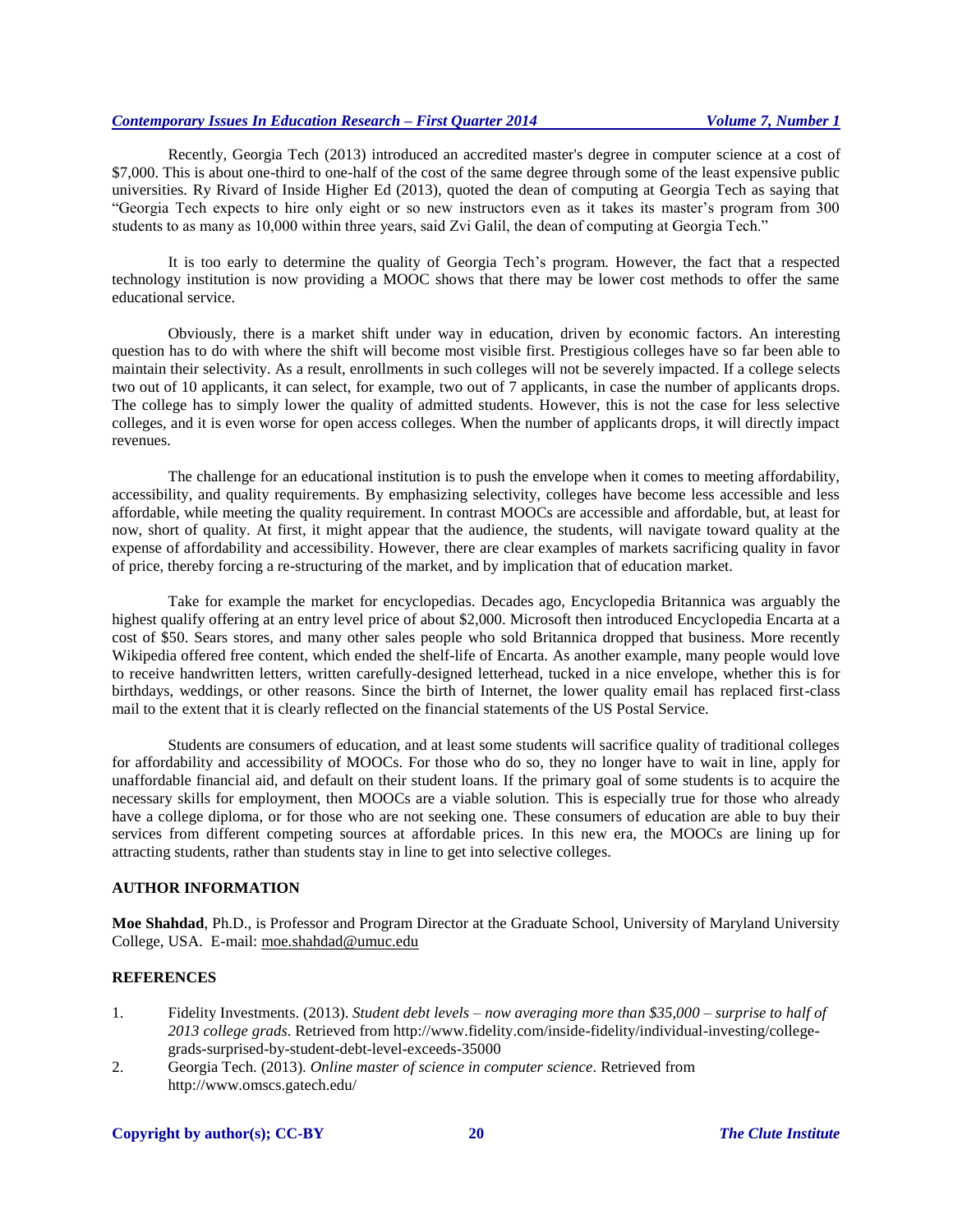3. Rivard, R. (2013), *Massive (but not open)*. Retrieved from

[http://www.insidehighered.com/news/2013/05/14/georgia-tech-and-udacity-roll-out-massive-new-low-cost-](http://www.insidehighered.com/news/2013/05/14/georgia-tech-and-udacity-roll-out-massive-new-low-cost-degree-program)

4. US Department of Education. (2012). *FY 2010 2-year official national student default rates*. Retrieved

from<http://www2.ed.gov/offices/OSFAP/defaultmanagement/defaultrates.html>

[degree-program](http://www.insidehighered.com/news/2013/05/14/georgia-tech-and-udacity-roll-out-massive-new-low-cost-degree-program)